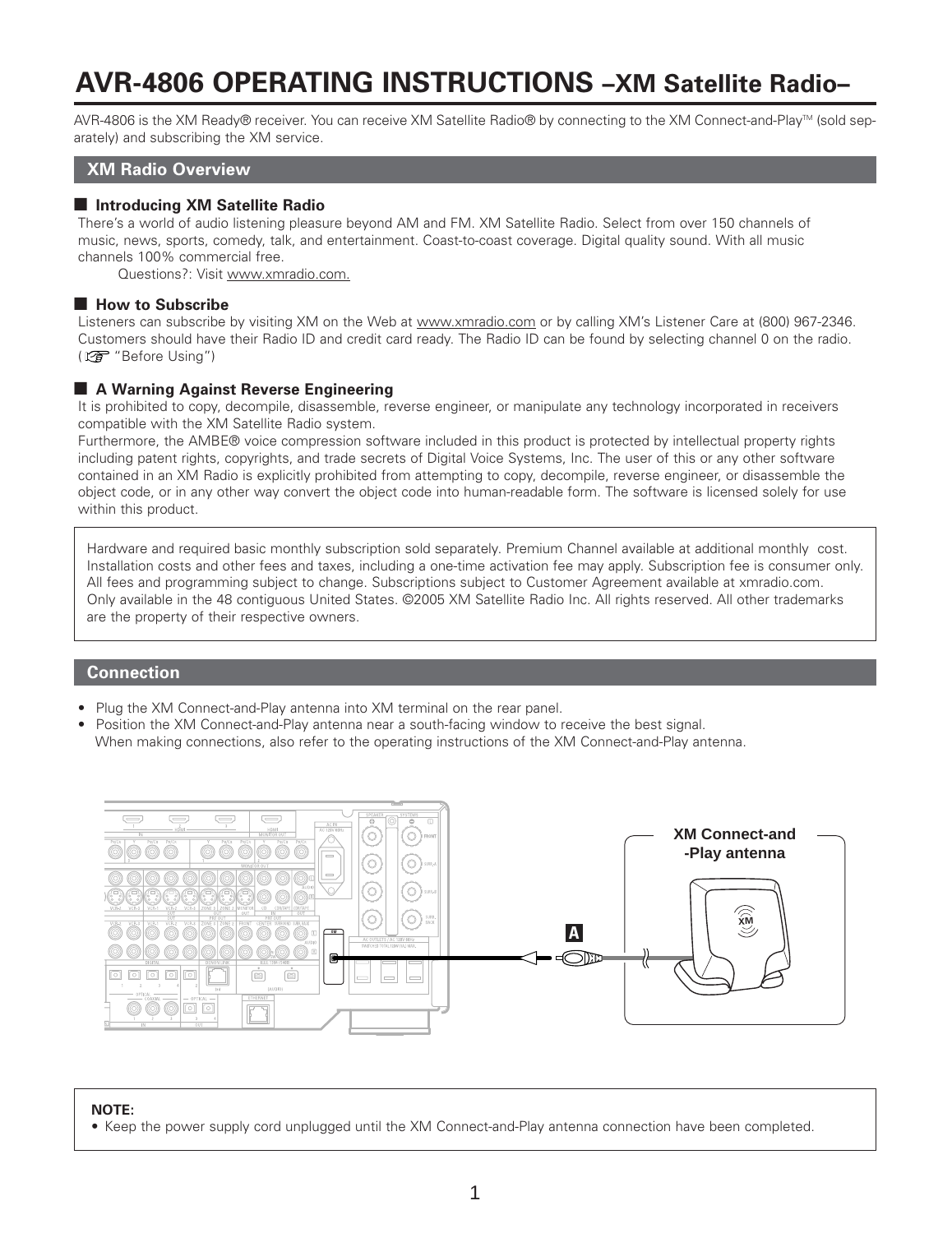# **Before Using**

• The following buttons are used to operate the XM radio.



# ■ Checking the **XM** signal strength and Radio ID

**1 Press the POWER switch to turn on the main unit.**

**2 Press the ON/STANDBY switch on the main unit or ON button on the remote control unit.**





**5 Watching the display, press the BAND button to select the XM mode.**

#### **6 Press the STATUS button on the main unit until "SIGNAL" is displayed.**

• The display changes as shown below according to the receiving condition.

| <b>Display</b>  | <b>Condition</b>            |  |  |
|-----------------|-----------------------------|--|--|
| GOOD            | Signal strength is good     |  |  |
| <b>MARGINAL</b> | Signal strength is marginal |  |  |
| <b>WEAK</b>     | Signal strength is poor     |  |  |
| NO <sub>1</sub> | Loss of the signal          |  |  |

**Adjust the antenna location until "SIGNAL:GOOD" is displayed.**

**8**

**7**

**Press the STATUS button until the XM channel (ex.XM001) is displayed.**

**9 Press the TUNING** <sup>ª</sup> **button to select channel 0 (XM000).**

Radio ID

• The Radio ID is displayed.

XM000 RADIO ID

,,,,,,,,,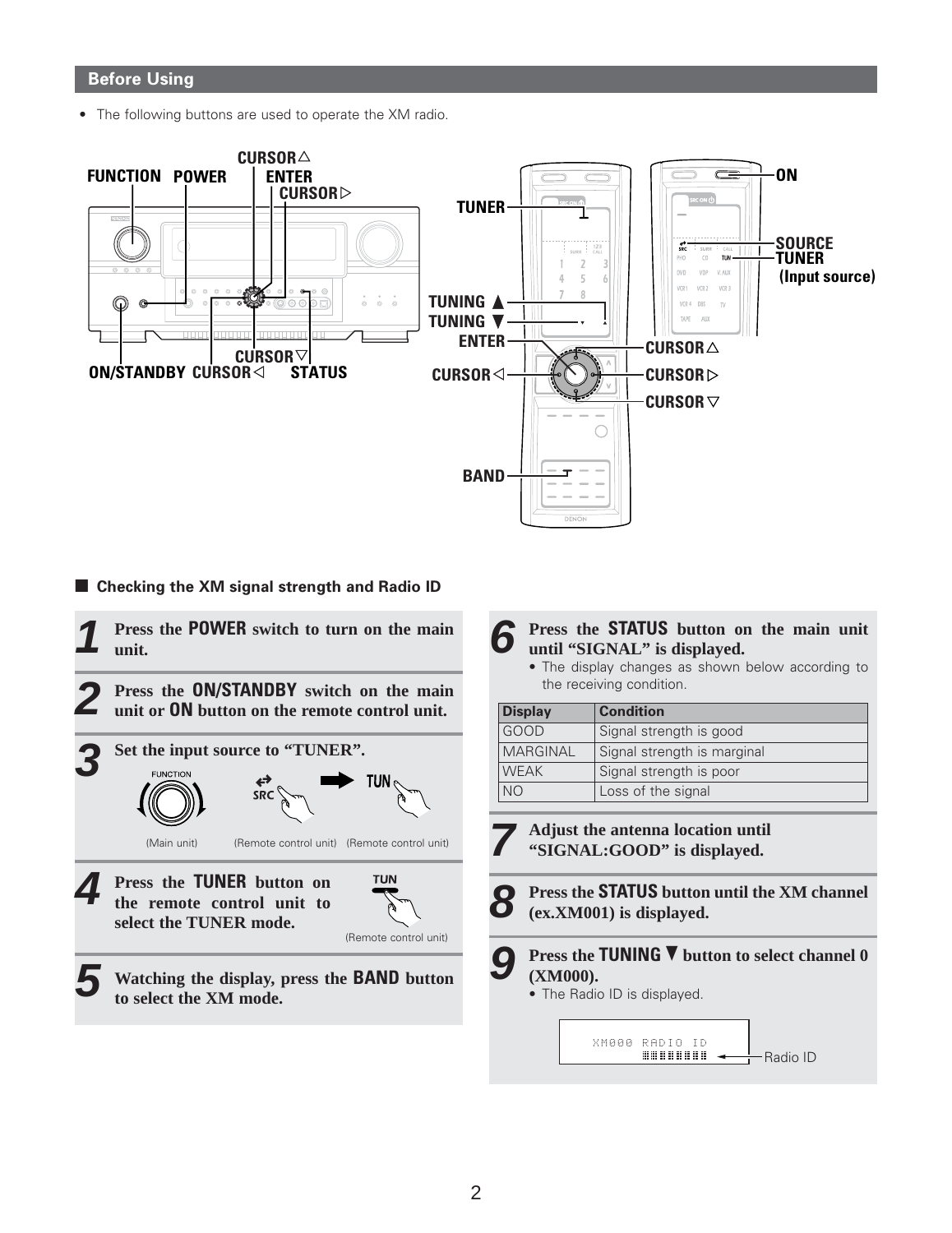#### **Basic Operation**

# 2 **Listening to the XM Satellite Radio**

• Check that the remote control is set to AMP or TUNER.

# 2 **Channel Selection**



#### **4 Press the TUNING**  $\triangle$  or  $\nabla$  button to reach the **desired channel.**

- The channel changes continuously when you press and hold the **TUNING** button.
- When the artist name and song title are received, they are displayed.

**E** Category search



• The current category name is displayed.



**2 Press the CURSOR**  $\lhd$  or  $\rhd$  button to select the category, and press the **CURSOR**  $\triangle$  or  $\heartsuit$  button **to select the channel within the selected category.**

# **MEMO**

• "LOADING" is displayed while receiving the channel or information.

> LOADING XM040 DeepTrks

• "UPDATING" is displayed while updating encryption code.



• When the selected channel is not available, "XM– – –" is displayed.



- Information on the artist name, song title, category and signal level can be checked using the **STATUS** button on the main unit.
- The XM Satellite Radio channels can be preset in the same way as AM/FM band.

Please refer to "Preset Memory" and "Recalling preset stations" in the text of the AVR-4806's operating instruction. ( $\sqrt{2}$  page 66, 67)